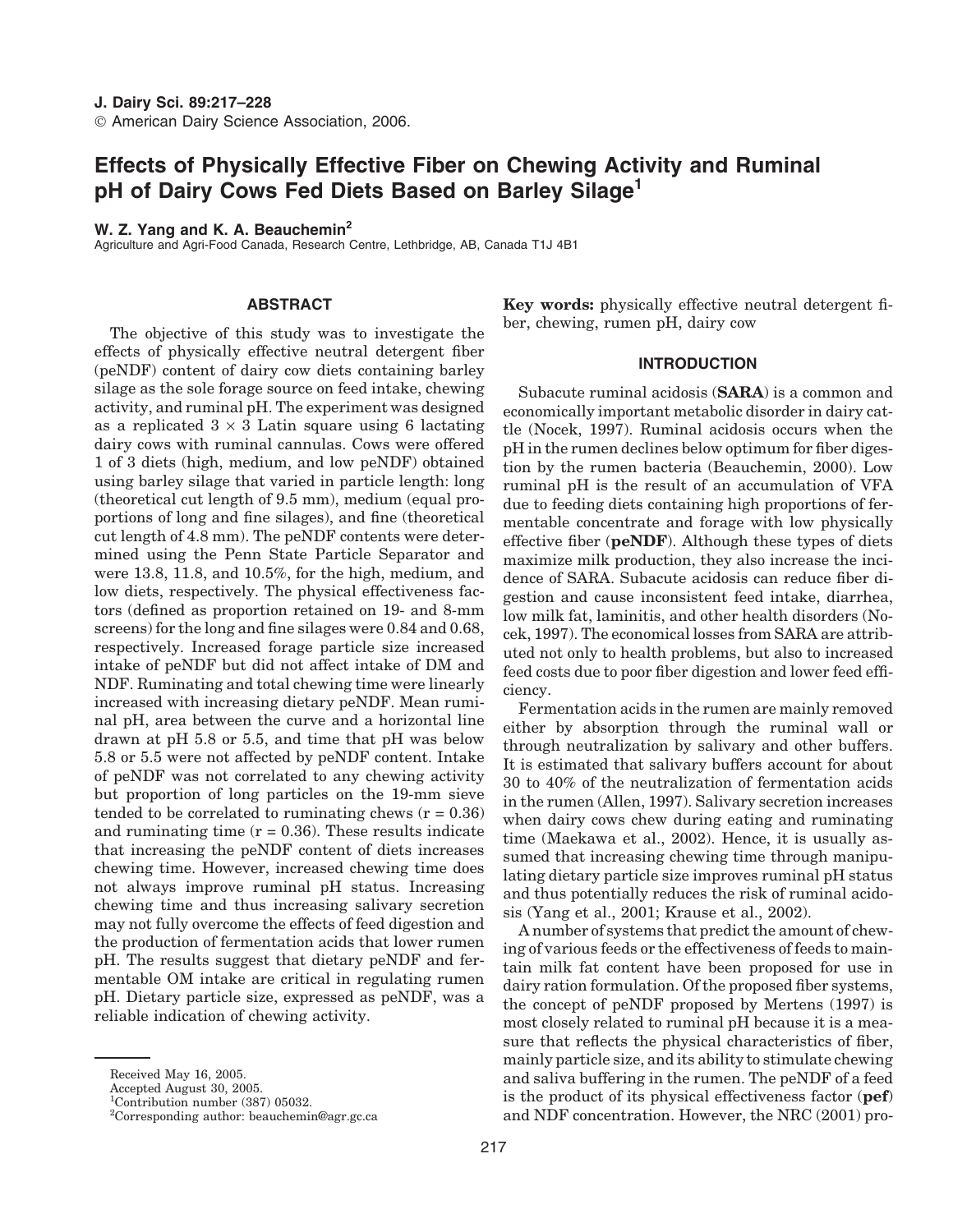vides no recommendations for inclusion of peNDF because of the lack of a standard, validated technique to quantify the physically effective properties of fiber in a diet. Although a number of studies have been conducted in recent years to determine the effects of dietary peNDF on feed intake, chewing time, and ruminal pH (Yang et al., 2001; Krause et al., 2002; Beauchemin et al., 2003; Kononoff et al., 2003; Plaizier, 2004), most have been conducted using corn grain-based diets. Barley grain contains more NDF than corn grain, and barley starch is more rapidly fermentable than corn starch (Yang et al., 1997). The requirements of dietary particle size by dairy cows fed barley grain-based diets can be different from those of cows fed corn grain-based diets. In addition, the Penn State Particle Separator (**PSPS**) is a quick and cost-effective method to estimate forage and TMR particle size and was constructed for particle size determination of feeds on-farm (Lammers et al., 1996). Although the apparatus has been widely accepted, few studies have attempted to investigate effects of forage particle size measured by the PSPS for barley grain based-diets. The objectives of the present study were to determine the effect of particle size of barley silage (**BS**) when fed in combination with barley grain on feed intake, chewing activity, ruminal pH, and fermentation in lactating dairy cows. The recent addition of a 1.18-mm screen to the PSPS results in the retention of almost the entire sample for haylages and corn silages (Kononoff and Heinrichs, 2003a), and thus, overestimates the proportion of particles >1.18 mm. Hence, the original PSPS was used to measure particle size distribution of the BS and TMR. The effects on site and extent of digestion, microbial protein synthesis, and milk yield, and composition of lactating dairy cows were measured and reported separately (W. Z. Yang and K. A. Beauchemin, unpublished data).

## **MATERIALS AND METHODS**

# *Barley Silage*

Whole plant barley (Westford, 6-row hooded hay barley, Bozeman, MT) was harvested at a moisture content of 65% from one field and ensiled on the same day in a large silo bag (200 tonne capacity) 2 mo before being used. A forage harvester (model 6910, John Deere, West Bend, WI), equipped with a 37-tooth sprocket and 8 knives, was used to obtain silage chopped at a theoretical cut length (**TCL**) of 9.5 and 4.8 mm for long and short cut, respectively. Two kilograms of each BS (long and short) were obtained weekly and immediately subdivided into 3 portions for determining particle size, DM content, and chemical composition, respectively **Table 1.** Chemical composition and particle size distribution of barley silage measured using the Penn State Particle Separator

|                                     |             | Barley silage |         |              |
|-------------------------------------|-------------|---------------|---------|--------------|
| <b>Item</b>                         | Long<br>cut | Short<br>cut  | SE      | Effect<br>P< |
| Chemical composition                |             |               |         |              |
| DM, $%$                             | 39.8        | 37.9          | $1.3\,$ | 0.05         |
| OM, % DM                            | 88.1        | 89.8          | 1.0     | NS.          |
| NDF, % DM                           | 43.2        | 42.6          | 0.5     | 0.05         |
| ADF, % DM                           | 24.3        | 23.7          | 0.7     | <b>NS</b>    |
| Starch, % DM                        | $21.6\,$    | 21.9          | 0.8     | NS           |
| $N, \%$ DM                          | 2.35        | 2.30          | 0.03    | 0.10         |
| Physical determination <sup>1</sup> |             |               |         |              |
| % DM retained on sieves             |             |               |         |              |
| $19.0 \text{ mm}$                   | 4.1         | 1.5           | 0.1     | 0.01         |
| $8.0 \text{ mm}$                    | 80.0        | 66.9          | $1.6\,$ | 0.01         |
| Pan                                 | 15.9        | 31.6          | $1.6\,$ | 0.01         |
| pef                                 | 0.84        | 0.68          | 0.02    | 0.01         |
| peNDF, %                            | 36.4        | 29.1          | $1.2\,$ | 0.01         |
| Fermentation <sup>2</sup>           |             |               |         |              |
| pН                                  | 3.91        | 3.92          |         |              |
| Acetic acid, % DM                   | 1.12        | 1.03          |         |              |
| Propionic acid, % DM                | < 0.01      | < 0.01        |         |              |
| Butyric acid, % DM                  | < 0.01      | < 0.01        |         |              |
| Lactic acid                         |             |               |         |              |
| $%$ DM                              | 7.3         | 6.0           |         |              |
| % total acid                        | 86.7        | 85.4          |         |              |
| Ammonia, % DM                       | 0.6         | 0.6           |         |              |

1 Particle size distribution of barley silage was measured using Penn State Particle Separator (Lammers et al., 1996); the physical effectiveness factor (pef) was determined as the proportion of particles retained by both sieves; and peNDF (physically effective NDF) was measured as the NDF content of the silage multiplied by the pef.

 ${}^{2}$ Fermentation parameters were determined by Cumberland Valley Analytical Service, Inc. (Maugansville, MD) using a single representative sample.

(Table 1). Particle size distribution of the silage was determined using the PSPS (Lammers et al., 1996) containing 2 sieves (19 and 8 mm) and a pan. The DM content was determined by oven drying at 55°C for 48 h. The third portion of each sample was composited by experimental period and retained for determination of chemical composition. Fermentation parameters of the silage as sampled from the silo midway through the experiment were determined commercially by Cumberland Valley Analytical Service, Inc. (Maugansville, MD).

#### *Cows and Diets*

Six lactating Holstein cows were used in an experiment to investigate effects of peNDF content of BSbased diets on feed intake, eating patterns, diurnal variation of chewing activity, ruminal pH, and characteristics of ruminal fermentation. The cows were fitted with ruminal cannulas, and averaged  $652 \pm 118$  kg of BW and  $189 \pm 39$  DIM at the start of the experiment. Cows were randomly assigned to a replicated  $3 \times 3$  Latin square with 2 different squares for balancing carryover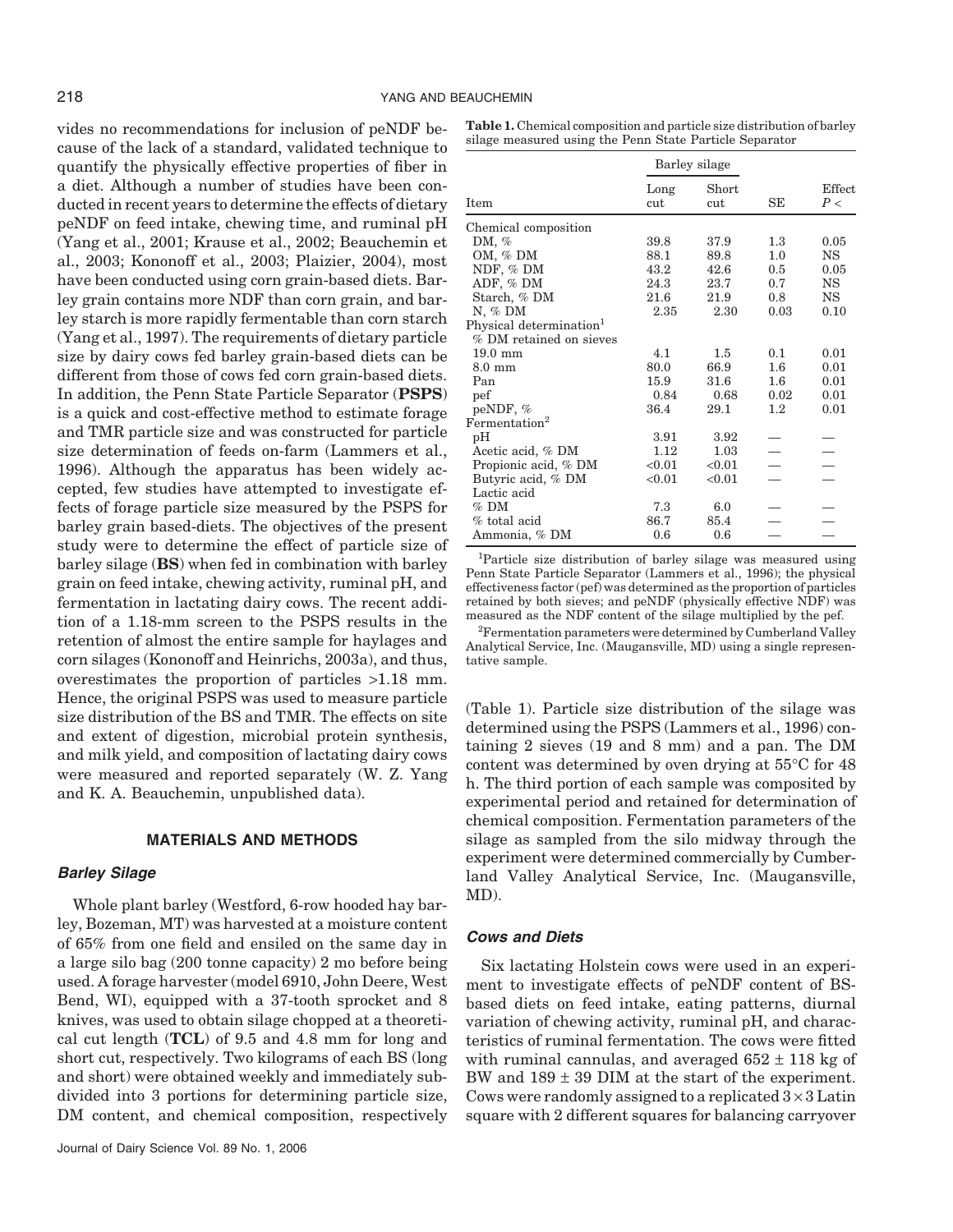|                                                      | Dietary peNDF |        | Effect |         |                 |
|------------------------------------------------------|---------------|--------|--------|---------|-----------------|
|                                                      | High          | Medium | Low    | SE      | Linear          |
| Ingredients, % DM                                    |               |        |        |         |                 |
| Barley silage, long cut                              | 46.6          | 23.3   |        |         |                 |
| Barley silage, short cut                             |               | 23.3   | 46.6   |         |                 |
| Barley grain, steam-rolled <sup>1</sup>              | 37.4          | 37.4   | 37.4   |         |                 |
| Corn gluten meal                                     | 3.01          | 3.01   | 3.01   |         |                 |
| Heat-treated canola meal (Alberta Gold) <sup>2</sup> | 5.01          | 5.01   | 5.01   |         |                 |
| Soybean meal                                         | 4.51          | 4.51   | 4.51   |         |                 |
| Beet molasses                                        | 0.50          | 0.50   | 0.50   |         |                 |
| Calcium carbonate                                    | 0.70          | 0.70   | 0.70   |         |                 |
| Dicalcium phosphorus                                 | 0.45          | 0.45   | 0.45   |         |                 |
| Vitamin-mineral mix <sup>3</sup>                     | 1.15          | 1.15   | 1.15   |         |                 |
| Canola oil                                           | 0.50          | 0.50   | 0.50   |         |                 |
| Binding agent $(Aka)^4$                              | 0.17          | 0.17   | 0.17   |         |                 |
| Chemical composition                                 |               |        |        |         |                 |
| DM, $%$                                              | 53.0          | 52.9   | 52.4   | 0.2     | NS <sup>5</sup> |
| $CP, \%$ DM                                          | 17.7          | 17.5   | 17.4   | 0.6     | <b>NS</b>       |
| NDF, % DM                                            | 33.4          | 32.1   | 32.1   | 0.9     | <b>NS</b>       |
| NDF from forages, % DM                               | 20.2          | 20.0   | 19.8   | $0.2\,$ | <b>NS</b>       |
| ADF, % DM                                            | 15.3          | 15.5   | 15.6   | 0.3     | <b>NS</b>       |
| Starch, % DM                                         | 30.8          | 31.5   | 31.3   | $0.4\,$ | <b>NS</b>       |
| $NEL$ , Mcal/kg                                      | 1.68          | 1.69   | 1.70   | $0.2\,$ | NS              |

**Table 2.** Ingredients and chemical composition of the diets differing in physically effective fiber (peNDF) content

<sup>1</sup>Chemical composition of barley grain (DM basis) was 90.2, 23.6, 6.8, and 11.3% for OM, NDF, ADF, and CP, respectively.

2 Alberta Gold, Canbra Foods, Ltd., Lethbridge, AB, Canada.

3 Contained 51.97% NaCl; 35.98% Dynamate (Pitman Moore, Inc., Mundelein, IL; 18% K; 11% Mg; 22% S; 1,000 mg Fe/kg); 2% ZnSO<sub>4</sub>·H<sub>2</sub>O; 2.4% MnSO<sub>4</sub>·4H<sub>2</sub>O; 0.01% CoSO<sub>4</sub>·6H<sub>2</sub>O; 0.009% Na<sub>2</sub>SeO<sub>3</sub>; 0.012% ethylenediamine dihydroiodide;  $0.8\%$  CuSO<sub>4</sub>·5H<sub>2</sub>O; 680,000 IU/kg of vitamin A; 160,000 IU/kg of vitamin D; and 2,000 IU/kg of vitamin E.

4 Aka, Bear River Zeolite of Canada Corp., Lethbridge, AB, Canada.  ${}^{5}\text{NS} = P > 0.15.$ 

effects. The 2 squares with 3 cows in each square were simultaneously conducted. The ruminal cannulas measured 10 cm in diameter and were constructed of soft plastic (Bar Diamond, Parma, ID). Cows were housed in individual tie stalls and offered a TMR 3 times daily at 0600, 1500, and 1800 h for ad libitum intake to allow for approximately 10% refusal. Cows were cared for according to the Canadian Council on Animal Care Guidelines (Ottawa, ON, Canada).

Cows were offered 1 of 3 diets, which were chemically very similar with approximately 53% concentrate and 47% BS (Table 2) but differed in peNDF concentration: high, medium, and low. The 3 dietary peNDF levels were obtained using BS differing in particle length: 100% long silage (high), 50% long silage + 50% short silage (medium), and 100% short silage (low). The diets were formulated using the Cornell-Penn-Miner System (CPM Dairy, Version 2.23, Cornell University, Ithaca, NY; University of Pennsylvania, Kennett Square, PA; and William H. Miner Agricultural Research Institute, Chazy, NY) to supply adequate metabolizable energy and metabolizable protein for a 600-kg cow producing 30 kg/d of milk with 3.5% fat and 3.2% protein. Each period consisted of 11 d of adaptation to diets and 10 d of experimental measurements.

Feed offered and orts were measured and recorded daily during the last 10 d of the period to calculate feed intake. Feed samples including BS and TMR were collected once weekly, and orts were collected daily and composited weekly for particle distribution analysis and DM determination on a weekly basis, and then composited by period. The composited samples were dried in an oven at 55°C for 48 h and then ground through a 1-mm diameter screen (standard model 4, Arthur Thomas Co., Philadelphia, PA) for analysis of OM, NDF, ADF, starch, and CP.

## *Meal Duration and Eating Behavior*

Eating behavior was monitored for 72 h, during which chewing was also monitored. Feed mangers were attached to load cells (Omega Engineering Inc., Stamford, CT), which were connected to a computer. The load cells monitored feed weight continually and an average weight was obtained every 11 s and stored using Collect software (Labtronics, Inc., Guelph, ON,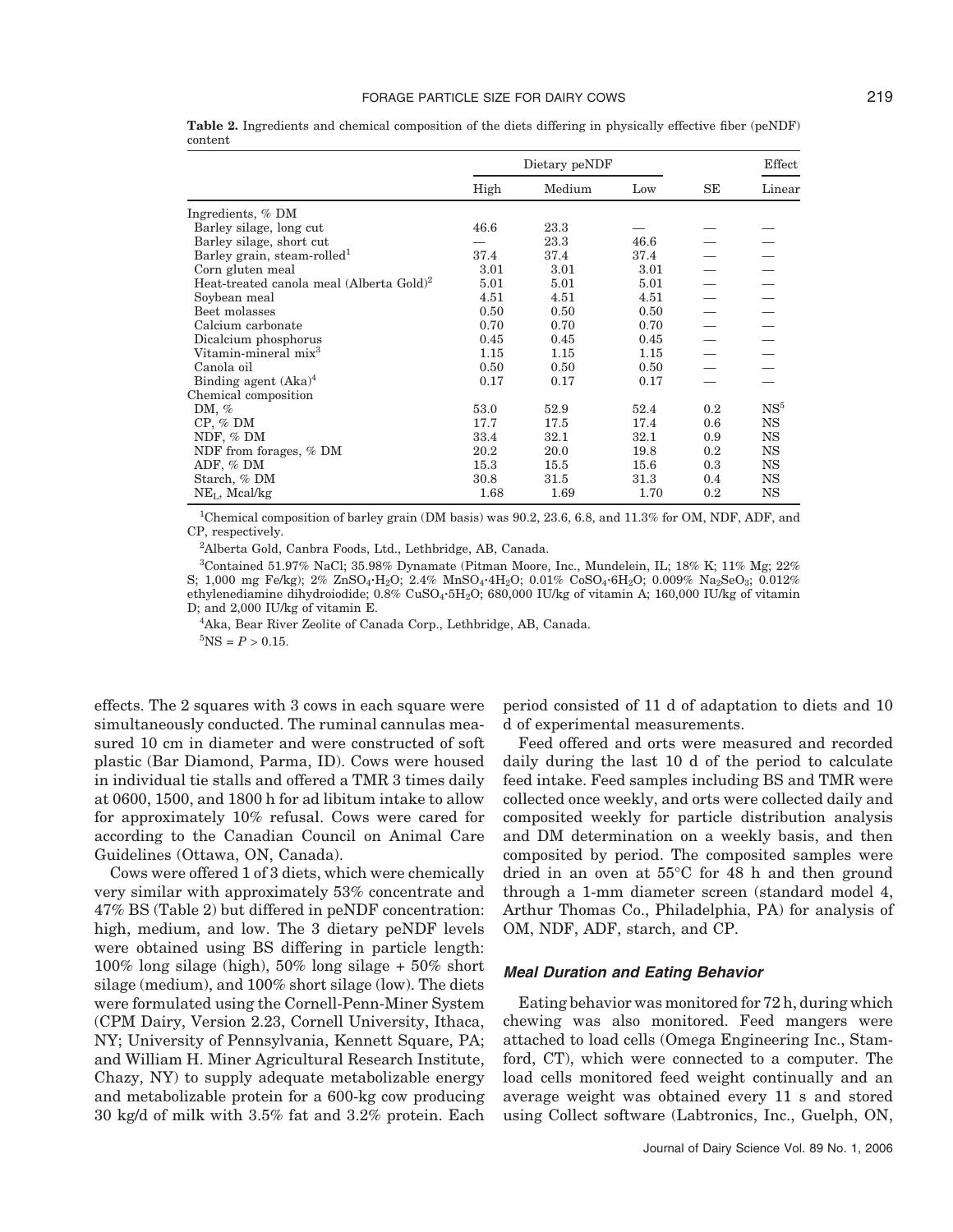Canada). Feeding activity was separated into meals using a meal criterion of 27 min as outlined by DeVries et al. (2003). The meal criterion was used as the minimum interval between 2 meals for determining meal frequency and meal duration. A meal was defined as eating activity greater than 30 s and more than 300 g of feed being removed from the feeder. Rate of DMI was calculated as the ratio of DM ingested and duration of the meal.

## *Chewing Behavior*

Cows were fitted with leather halters for 72 h that were equipped to measure jaw movements. Each halter contained a piezo disk (Edmund Scientific Company, Barrington, NJ), which was inserted within the halter and positioned under the jaw. Chewing action places stress on the disk generating an electrical signal, which is then processed and counted as a single jaw movement. A datalogger (Campbell Scientific, Inc., Logan, UT) was used to receive the output signal from each cow. The number of jaw movements was summed each minute and stored until retrieval. The jaw movements were then designated as eating or ruminating chews. Jaw movements were considered as eating chews if they occurred during a meal (i.e., duration of the eating activity was greater than 30 s and more than 300 g of feed was removed from the feeder during the meal). Jaw movements were designated as ruminating chews if they did not occur during a meal and rate of chewing exceeded 30 chews/min. All other jaw movements were considered associated with licking, drinking, and grooming and were not included in the eating or ruminating categories. Total number of chews was calculated as the sum of eating and ruminating chews. Total time spent eating, ruminating, and chewing (eating + ruminating) was based on the duration of chewing activity. In the event of electrical or mechanical damage, corrupted data were deleted and measurements were made later.

## *Ruminal pH and Fermentation*

Ruminal pH was monitored for 72 h concurrent with measurements of chewing and eating behavior during d 12 to 15 of the period. The pH was measured using an industrial electrode (model S650-CDHF, Sensorex, Garden Grove, CA) linked to a pH controller (model PHCN-37, Omega Engineering Inc.). The electrodes were suspended approximately 60 cm in the rumen using a cable anchored to the ruminal cannula plug. The electrodes were weighted down to ensure submersion within the rumen contents. This indwelling, continuous ruminal pH measurement device resulted in values that were about 0.05 units lower than manual measurements of pH taken from the same location within the rumen (K. Beauchemin, unpublished data). The electrodes were covered with a perforated guard to prevent them from coming into direct contact with the rumen wall. The pH electrodes were removed from the rumen for 20 min daily between 1400 and 1430 h for calibration using pH 4.0 and 7.0 standards. Continuous measurements from the indwelling probe were sent to a datalogger (Campbell Scientific, Inc.) every 5 s and averaged every 5 min. Ruminal pH data were summarized daily for each cow as mean pH, minimum pH, maximum pH, area under the pH curve, area between the observed pH and a line drawn at pH 5.8 or 5.5, and time (h) under pH 5.8 or 5.5. The maximum and minimum pH values for each day and each cow were obtained from the raw input data using PROC MEANS (SAS Institute, 1996). The area was calculated by adding the absolute value of negative deviations in pH from 5.5 or 5.8 for each 15-min interval. A ruminal pH of 5.8 was chosen as a benchmark for subacute acidosis because cellulolytic bacteria cannot grow below this pH (Russell and Wilson, 1996).

Ruminal fluid was collected on d 13 at 0900, 1200, and 1600 h from multiple sites in the rumen for VFA and  $NH<sub>3</sub>$  N determination. Samples were immediately squeezed through 4 layers of cheesecloth with a mesh size of  $250 \mu m$ . Five milliliters of filtrate was preserved by adding 1 mL of  $25\%$  HPO<sub>3</sub> to determine VFA, and 5 mL of filtrate was preserved by adding 1 mL of 1%  $H<sub>2</sub>SO<sub>4</sub>$  to determine NH<sub>3</sub> N. The samples were subsequently stored frozen at  $-20$ °C until analyzed.

# *Chemical Analyses*

Feed DM was determined by oven drying at 55°C for 48 h. Analytical DM content of the samples was determined by drying at 135°C for 3 h (AOAC, 1990). The OM content was calculated as the difference between DM and ash contents, with ash determined by combustion at 550°C for 6 h. The NDF and ADF contents were determined using the methods described by Van Soest et al. (1991) with amylase and sodium sulfite used in the NDF procedure. Starch was determined by enzymatic hydrolysis of  $\alpha$ -linked glucose polymers as described by Rode et al. (1999). Content of N in the samples was determined by flash combustion, chromatographic separation, and thermal conductivity detection (Carlo Erba Instruments, Milan, Italy). Ruminal VFA were separated and quantified by gas chromatography (Varian 3700; Varian Specialties Ltd., Brockville, ON) using a 15-m (0.53-mm i.d.) fused silica column (DB-FFAP column; J&W Scientific, Folsom, CA). Ammonia content of ruminal samples was deter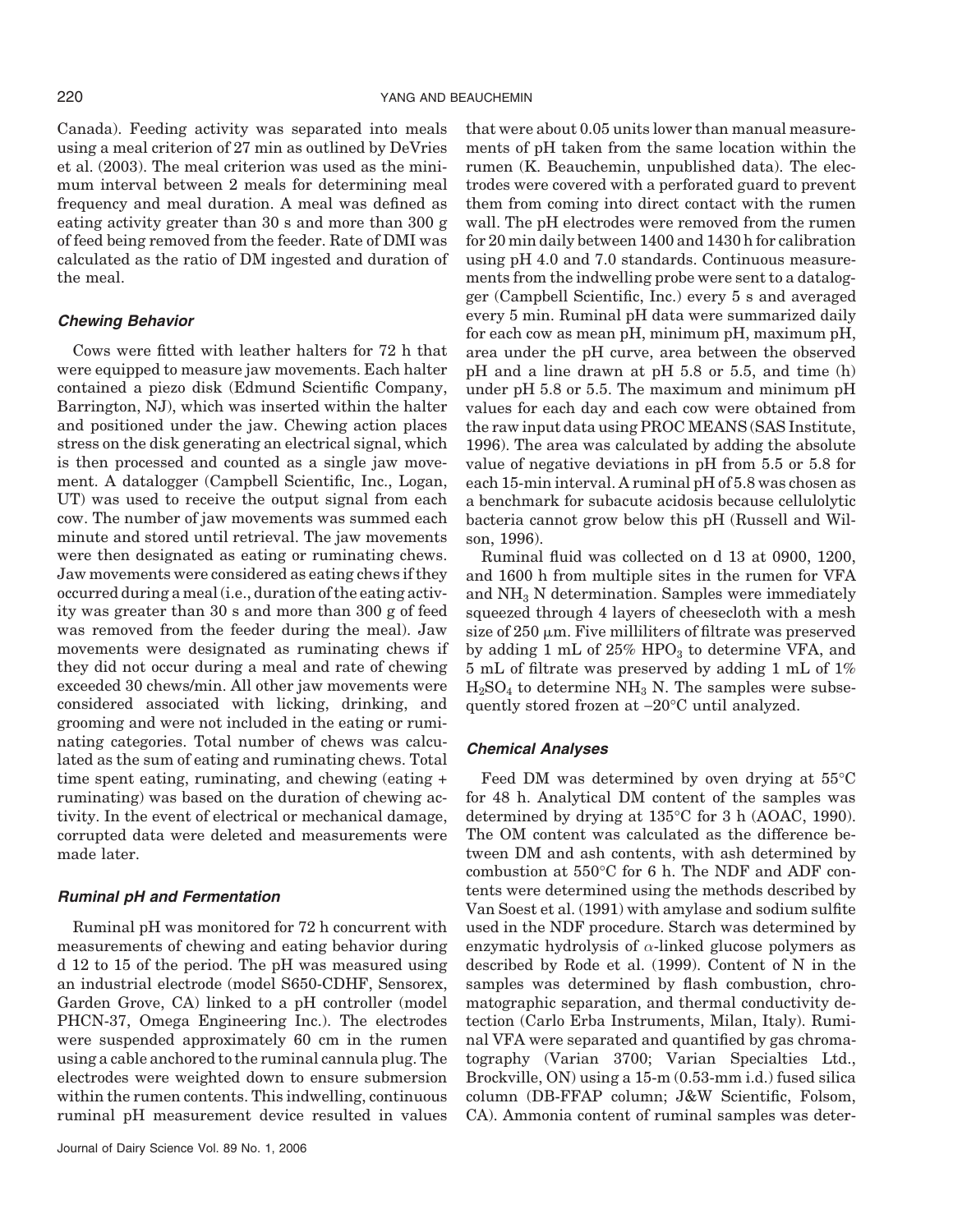mined using the method described by Weatherburn (1967) modified to use a plate reader. Particle size distributions of BS, TMR, and orts were determined using the PSPS (Lammers et al., 1996). Physical effectiveness factors for silage, TMR, and orts were calculated as the sum of the proportions of the materials retained on the 19- and 8-mm sieves of the PSPS. The peNDF of the diets was determined by multiplying the pef of the TMR by the NDF content (DM basis) of the diet.

## *Statistical Analyses*

Data were analyzed using the mixed model procedure of SAS (Proc Mixed; SAS Institute, 1996) to account for effects of square, period within square, cow within square, and treatment. The treatment was considered a fixed effect; square, period within square, and cow within square were considered random effects. Estimation method was REML and the degrees of freedom method was Kenward-Rogers. Data for meals, chewing activity, and ruminal pH were summarized by day and then analyzed using the same mixed model but with day included as a repeated measure and using compound symmetry. Similarly, data for VFA and ammonia were analyzed by sampling time using repeated measures techniques. Data for particle distribution, pef, and peNDF of forages and diets were averaged by period and analyzed by including particle length as a fixed effect and period as a random effect. Linear and quadratic orthogonal contrasts were tested using the CON-TRAST statement of SAS. Pearson correlation coefficients were estimated using the CORR procedure of SAS. Effects of the factors were declared significant at *P* < 0.05 unless otherwise noted and trends were discussed at  $P < 0.15$ .

# **RESULTS**

#### *Feed Particle Length and Effective Fiber*

Chemical composition was similar for long- and shortcut BS, although small significant differences in DM and NDF contents were observed (Table 1). Particle distribution of BS was significantly affected by TCL, as anticipated. A smaller proportion of particles was retained on both sieves of the PSPS for short- compared with long-cut BS, and consequently, pef was reduced by 20% when TCL was reduced from 9.5 to 4.8 mm.

Chemical composition of the TMR offered (high, medium, and low peNDF) was not different because the concentrate formulation was identical and the long and short BS had similar chemical compositions (Table 2). Proportion of particles on the first and second sieves, and pef of the original TMR linearly decreased with increasing proportion of short-cut BS in the diets (Table 3). The pef of the TMR offered (range of 0.33 to 0.41) was significantly smaller than that of the BS (range of 68 to 84%) because 53% of TMR was concentrate that almost entirely passed through the 8-mm sieve. The peNDF value linearly decreased with decreasing particle length and reflected the pef of the TMR.

Particle size distributions of orts differed from those of the TMR offered for the high and medium peNDF diets, but not for the low peNDF diet. The pef of the orts were reduced by 20 and 16% for the high and medium diets, respectively, compared with the diets offered. However, only the pef of the high peNDF diet consumed, after adjustment for the pef of the orts, was different from the TMR offered. The particle size distribution and pef of the medium and low peNDF diets were not affected by the adjustment for the pef of orts.

#### *Intake, Chewing Activity, and Meal Patterns*

Intakes of DM and NDF were not affected by peNDF level of the diets (Table 4). Intake of peNDF followed the same trend as pef contents of the diets and linearly decreased with smaller particle size of the silage. Similarly, intakes of particles on both sieves (>19 and >8 mm) linearly decreased and reflected the proportion of these particles in the diets.

Changing the peNDF content of the diet did not affect eating activity expressed either as number of eating chews (chews/d) or as eating time (Table 5). Although number of ruminating chews was not affected, total ruminating time (min/d) was linearly decreased and ruminating time per unit of DM or NDF intake tended  $(P < 0.12)$  to linearly decrease with reduced peNDF content of the diets. As a result, daily number of chews (eating + ruminating chews) was similar among the treatments, whereas daily chewing time (min/d) and chewing time per unit of DM or NDF intake were linearly decreased with decreasing peNDF levels in the diets. In other words, daily chewing time was reduced by about 11 or 97 min when high peNDF diet was replaced by medium or low peNDF diets, respectively. The pattern of diurnal eating activity of cows was similar among the treatments (Figure 1a). The highest eating activity was observed after the 1500 h feeding followed by activity at the 0600 h feeding. However, cows did not show an eating peak at the 1800 h feeding due to high eating activity between 1500 and 1700 h.

In general, meal patterns including number of meals per day, duration of single meals, average meal size, and intake rate per min were not affected by dietary peNDF level (Table 5). Diurnal variation in amount of feed consumed by cows generally followed the pattern of eating time (Figure 1b). The highest amount of feed consumed at any one time occurred for cows fed the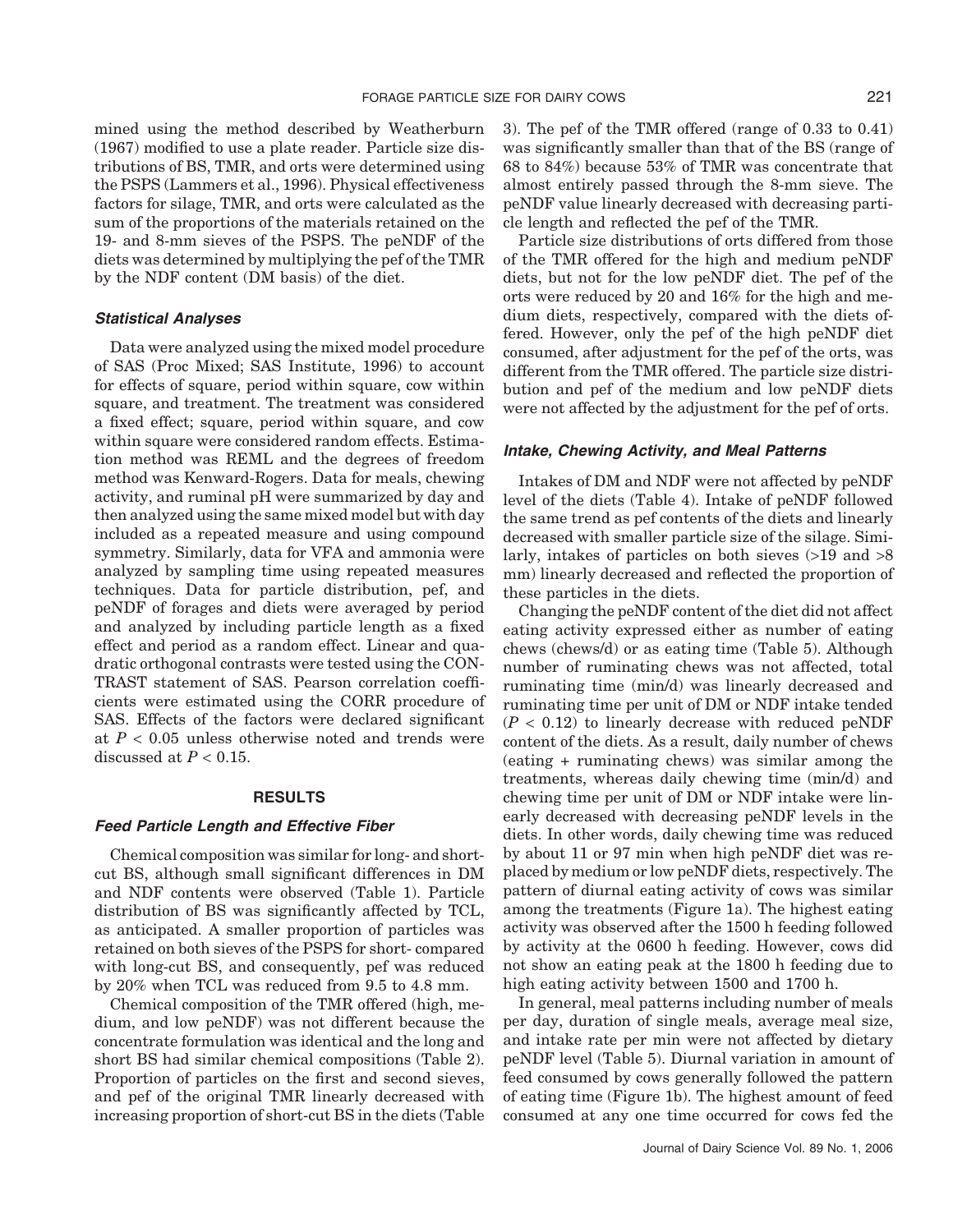|                                                   | Dietary peNDF |         |      |         | Effects   |                 |
|---------------------------------------------------|---------------|---------|------|---------|-----------|-----------------|
|                                                   | High          | Medium  | Low  | SE      | Linear    | Quadratic       |
| TMR offered                                       |               |         |      |         |           |                 |
| % DM retained on screens:                         |               |         |      |         |           |                 |
| $19 \text{ mm}$                                   | 2.0           | 1.4     | 0.7  | 0.1     | 0.01      | NS <sup>3</sup> |
| $8 \text{ mm}$                                    | 39.2          | 35.6    | 32.0 | $1.2\,$ | 0.01      | NS              |
| Pan                                               | 58.8          | 63.1    | 67.4 | 0.9     | 0.01      | NS              |
| $\mathrm{per}^1$                                  | 0.41          | 0.37    | 0.33 | 0.01    | 0.01      | NS              |
| peNDF, <sup>2</sup> % of DM                       | 13.8          | 11.8    | 10.5 | 0.3     | 0.01      | NS              |
| Orts                                              |               |         |      |         |           |                 |
| % DM retained on screens:                         |               |         |      |         |           |                 |
| $19 \text{ mm}$                                   | 0.9           | 0.7     | 0.5  | 0.2     | 0.15      | NS              |
| $8 \text{ mm}$                                    | 31.7          | 30.6    | 27.8 | 3.0     | NS        | NS              |
| Pan                                               | 67.3          | 68.7    | 71.7 | $3.1\,$ | <b>NS</b> | NS              |
| $\mathrm{p}\mathrm{e}\mathrm{f}^1$                | 0.33          | 0.31    | 0.28 | 0.03    | NS        | NS              |
| peNDF <sup>2</sup> , % of DM                      | 11.2          | 10.8    | 9.7  | 1.2     | NS        | NS              |
| TMR consumed (adjusted for particle size of orts) |               |         |      |         |           |                 |
| % DM retained on screens:                         |               |         |      |         |           |                 |
| $19 \text{ mm}$                                   | 2.3           | $1.6\,$ | 0.8  | 0.1     | 0.01      | NS              |
| $8 \text{ mm}$                                    | 41.1          | 36.5    | 33.6 | 1.0     | 0.01      | NS              |
| Pan                                               | 56.5          | 61.9    | 65.6 | $1.0\,$ | 0.01      | NS              |
| $\mathrm{p}\mathrm{e}\mathrm{f}^1$                | 0.44          | 0.38    | 0.34 | 0.01    | 0.01      | NS              |
| peNDF <sup>2</sup> , % of DM                      | 14.5          | 12.2    | 11.0 | 0.5     | 0.01      | NS              |

**Table 3.** Effects of reducing silage particle length on particle distribution, the physical effectiveness factor (pef), and physically effective fiber (peNDF) contents of the diets and orts

<sup>1</sup>pef determined as the proportion of particles retained by both sieves of the Penn State Particle Separator. <sup>2</sup>peNDF measured as the NDF content of the TMR multiplied by the pef.

 ${}^{3}\text{NS} = P > 0.15.$ 

medium peNDF diet at 0600 and 1500 h and corresponded to longer eating time in the same period (Figure 1a).

## *Rumen pH and Fermentation*

Diurnal ruminal pH for all the treatments appeared to be highest just before the 0600 and 1500 h feedings (Figure 1c). Diurnal variation in ruminal pH was more apparent for cows fed medium or low peNDF diets than for cows fed the high peNDF diet. For example, hourly averaged ruminal pH declined from 5.9 to 5.4 for the medium peNDF diet, but only from 5.7 to 5.5 for the high peNDF diet between 1400 and 2100 h. Never-

theless, mean pH, area between the curve and a horizontal line at pH 5.8 or 5.5, and duration in which pH  $< 5.8$  or pH  $< 5.5$  were not affected by peNDF contents of the diets (Table 6). The highest pH was 6.35 and the lowest 5.15, but no differences were observed among treatments.

Total concentration of VFA quadratically increased  $(P < 0.06)$  from 128 to 138 mM with reducing peNDF content of the diets (Table 6). The same effect was observed for the molar proportion of butyrate  $(P < 0.11)$ and caproic acid, but no differences were observed for proportions of acetate and propionate. Furthermore, no differences in acetate to propionate ratio were observed among treatments. Ammonia concentration in the ru-

|  |  |  |  |  |  |  |  |  |  | Table 4. Effects of reducing dietary physically effective fiber (peNDF) on feed intake of dairy cows |  |
|--|--|--|--|--|--|--|--|--|--|------------------------------------------------------------------------------------------------------|--|
|--|--|--|--|--|--|--|--|--|--|------------------------------------------------------------------------------------------------------|--|

|      |        |      |                  |           | Effects   |  |
|------|--------|------|------------------|-----------|-----------|--|
| High | Medium | Low  | SE               | Linear    | Quadratic |  |
|      |        |      |                  |           |           |  |
| 19.4 | 20.8   | 19.6 | $2.2\,$          | <b>NS</b> | <b>NS</b> |  |
| 2.9  | 3.1    | 2.9  | 0.2              | <b>NS</b> | <b>NS</b> |  |
| 6.5  | 6.5    | 6.2  | 0.7              | <b>NS</b> | <b>NS</b> |  |
| 2.8  | 2.3    | 2.1  | 0.3              | 0.01      | <b>NS</b> |  |
|      |        |      |                  |           |           |  |
| 0.5  | 0.3    | 0.2  | 0.02             | 0.01      | <b>NS</b> |  |
| 8.0  | 6.9    | 6.5  | 0.6              | 0.10      | <b>NS</b> |  |
| 678  | 692    | 679  | 65               | NS        | 0.14      |  |
|      |        |      | Dietary $peNDF1$ |           |           |  |

<sup>1</sup> peNDF measured as the NDF content of the TMR multiplied by the pef. NS =  $P > 0.15$ .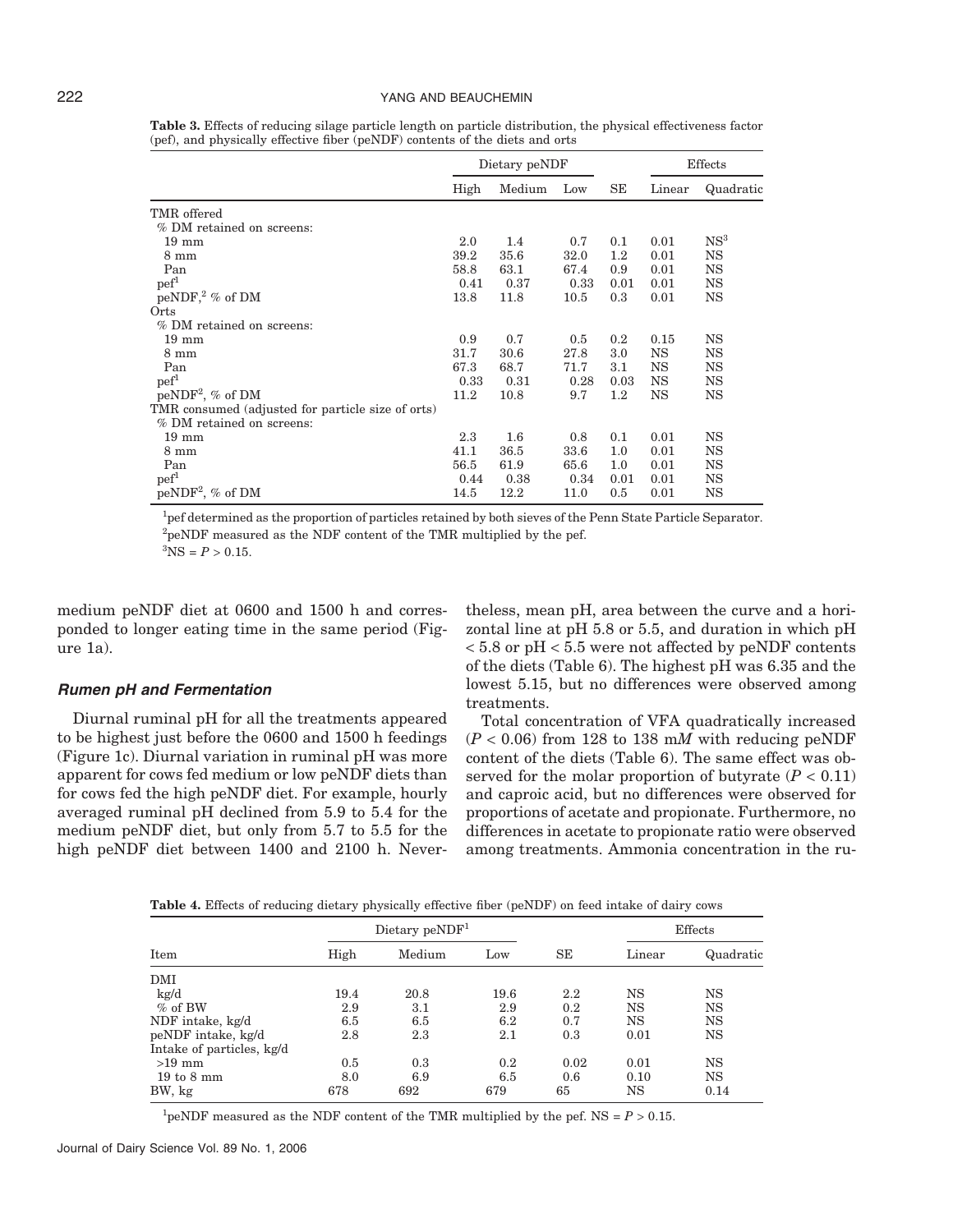## FORAGE PARTICLE SIZE FOR DAIRY COWS 223

|                                |        | Dietary peNDF |        |       | Effects         |           |  |
|--------------------------------|--------|---------------|--------|-------|-----------------|-----------|--|
| Item                           | High   | Medium        | Low    | SE    | Linear          | Quadratic |  |
| Eating                         |        |               |        |       |                 |           |  |
| Chews/d                        | 11,591 | 12,299        | 11,452 | 2,130 | NS <sup>2</sup> | <b>NS</b> |  |
| Chews/kg of DM                 | 597    | 636           | 604    | 103   | <b>NS</b>       | <b>NS</b> |  |
| Chews/kg of NDF                | 1,808  | 1,992         | 1,902  | 318   | <b>NS</b>       | <b>NS</b> |  |
| Min/d                          | 279.6  | 272.1         | 259.4  | 27.1  | <b>NS</b>       | <b>NS</b> |  |
| Min/kg of DM                   | 14.9   | 14.1          | 13.6   | 2.3   | <b>NS</b>       | <b>NS</b> |  |
| Min/kg of NDF                  | 45.7   | 44.3          | 42.9   | 7.1   | <b>NS</b>       | <b>NS</b> |  |
| $Min/kg$ of peNDF <sup>1</sup> | 105.4  | 115.2         | 123.8  | 16.8  | <b>NS</b>       | <b>NS</b> |  |
| Ruminating                     |        |               |        |       |                 |           |  |
| Chews/d                        | 27,121 | 30,068        | 25,472 | 3,320 | <b>NS</b>       | <b>NS</b> |  |
| Chews/kg of DM                 | 1,418  | 1,536         | 1,361  | 195   | $_{\rm NS}$     | <b>NS</b> |  |
| Chews/kg of NDF                | 4,350  | 4,861         | 4,285  | 639   | $_{\rm NS}$     | <b>NS</b> |  |
| Min/d                          | 439.7  | 445.8         | 362.7  | 39.2  | 0.03            | 0.14      |  |
| Min/kg of DM                   | 23.2   | 22.8          | 18.8   | 2.2   | 0.10            | <b>NS</b> |  |
| Min/kg of NDF                  | 71.3   | 71.2          | 59.5   | 8.2   | 0.12            | <b>NS</b> |  |
| $Min/kg$ of $penDF1$           | 164.3  | 185.3         | 171.9  | 20.4  | <b>NS</b>       | <b>NS</b> |  |
| Total chewing                  |        |               |        |       |                 |           |  |
| Chews/d                        | 38,711 | 42,490        | 36,924 | 5,090 | <b>NS</b>       | <b>NS</b> |  |
| Chews/kg of DM                 | 2,015  | 2,165         | 1,966  | 278   | <b>NS</b>       | NS        |  |
| Chews/kg of NDF                | 6,158  | 6836          | 6,187  | 899   | <b>NS</b>       | <b>NS</b> |  |
| Min/d                          | 719.3  | 708.2         | 622.1  | 57.3  | 0.01            | 0.07      |  |
| Min/kg of DM                   | 38.2   | 36.4          | 32.5   | 3.6   | 0.03            | <b>NS</b> |  |
| Min/kg of NDF                  | 117.0  | 114.6         | 102.4  | 12.4  | 0.03            | <b>NS</b> |  |
| $Min/kg$ of peNDF <sup>1</sup> | 269.7  | 300.1         | 295.7  | 29.9  | 0.09            | NS        |  |
| Meal patterns                  |        |               |        |       |                 |           |  |
| Meals/d                        | 8.8    | 9.2           | 8.5    | 0.6   | <b>NS</b>       | <b>NS</b> |  |
| Meal length, min/meal          | 31.5   | 32.0          | 30.8   | 3.1   | <b>NS</b>       | <b>NS</b> |  |
| Meal size, kg                  |        |               |        |       |                 |           |  |
| DM                             | 2.22   | 2.18          | 2.34   | 0.39  | <b>NS</b>       | <b>NS</b> |  |
| <b>NDF</b>                     | 0.73   | 0.69          | 0.74   | 0.12  | <b>NS</b>       | NS        |  |
| peNDF                          | 0.32   | 0.26          | 0.25   | 0.05  | 0.04            | <b>NS</b> |  |
| Intake rate, g of DM/min       | 72.4   | 75.5          | 77.9   | 12.5  | <b>NS</b>       | <b>NS</b> |  |

**Table 5.** Effects of reducing dietary physically effective fiber (peNDF) on chewing activity of dairy cows

1 peNDF measured as the NDF content of the TMR multiplied by the pef (Table 4).  $^{2}$ NS = *P* > 0.15.

men quadratically increased from 8.5 to 11.0 m*M* with reducing peNDF content of the diets.

#### **DISCUSSION**

Particle size distribution of BS used in commercial dairy farms is extremely variable. Beauchemin and Rode (1998) measured the particle size of BS from 57 farms in Alberta, Canada, using the PSPS, and found that particle size distribution varied tremendously although all silages were harvested at a TCL of 9.5 mm. An average of 10% of the particles (by weight) were retained on the 19-mm sieve, but this value ranged from 2 to 42% across farms. The pef averaged 0.63, and ranged from 0.46 to 0.85. Similarly, other researchers (Kononoff et al., 2000; Einarson et al., 2004; Eun et al., 2004) reported that particle size distribution of BS was variable with particles on the 19-mm sieve ranging from 5 to 11% and the pef ranging from 0.65 to 0.78 for BS harvested at 9.5 mm. The results for the long BS used in the present experiment at a TCL of 9.5 mm was in the range reported by Beauchemin and Rode (1998).

However, there is limited information for expected particle size distribution for BS cut more finely, such as the 4.8-mm TCL used in the present study. Kononoff et al. (2000) reported that the pef of BS harvested at 4.8 mm was 0.38, which was significantly lower than the present finding (0.68). The TCL used at harvest is not the only factor to determine particle length of silage; it is influenced by type of harvesting equipment and plant variety and maturity (Johnson et al., 2002). It can be concluded that the TCL used at harvest is not a reliable predictor of particle size distribution for BS.

The pef and peNDF content of the diets reflected the particle length of BS and was reduced with decreasing forage particle length. The peNDF values (from 10.5 to 13.8%) of the diets in the present study were similar to those (12.4%) reported by Eun et al. (2004), but lower than those (range of 18.9 to 21.2%) reported by Einarson et al. (2004), probably because higher NDF (42.3%) was formulated and the BS was cut longer (long = 19 mm and short  $= 10$  mm) in that study. In addition, when measured using the PSPS with 2 sieves (19 and 8 mm), the pef content of barley grain-based diets is primarily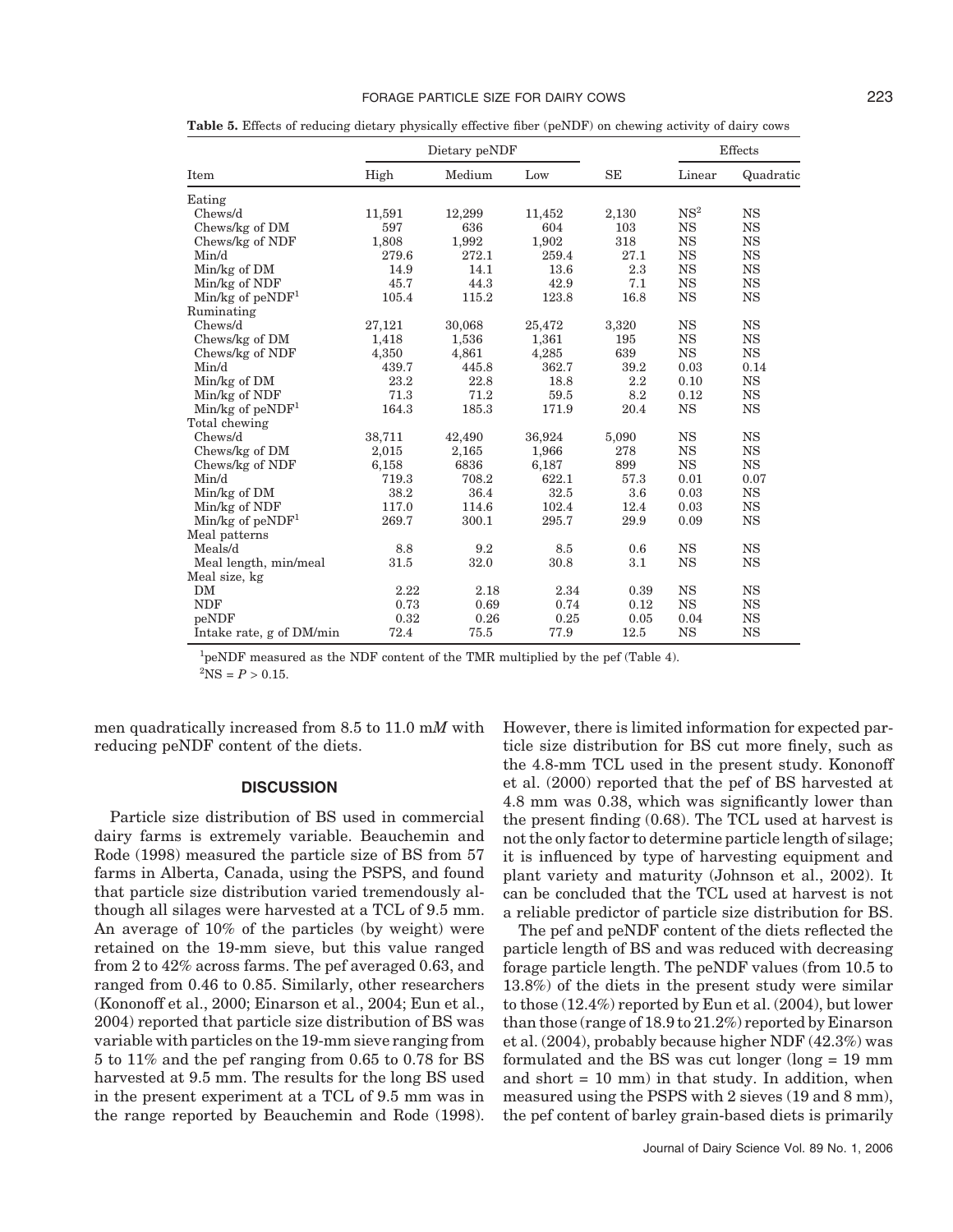

Figure 1. Effects of intake of physically effective fiber (high, medium, and low) on diurnal variation of eating time (A), amount of feed intake for each hour  $(B)$ , and rumen pH $(C)$ .

dependent on the proportion of forage in the diet and its particle length because barley-based concentrates mostly pass through the 8-mm sieve. This is confirmed by the present finding that the pef of the diets that were actually measured were similar to those estimated based on the pef of BS and the proportion of BS incorporated in the diet (measurement vs. estimation, 0.41 vs. 0.39 and 0.33 vs. 0.32 for high and low peNDF diets, respectively). Kononoff and Heinrichs (2003a) also found that the dietary pef were mainly determined by the forage portion of diets containing primarily alfalfa haylage and ground corn. However, in the study of Einarson et al. (2004), the actual measured dietary pef were greater than those estimated (measurement vs. estimation, 0.55 vs. 0.40 and 0.49 vs. 0.33 for long and short BS-based diets, respectively), indicating that a considerable amount of concentrate was retained on the 8-mm sieve, thereby accounting for the high pef values for diets in that study. The high moisture content of BS (from 75 to 80%) likely caused high dietary pef through adsorption of concentrate onto the wet BS (Einarson et al., 2004). In addition, Plaizier (2004) reported that about 40% of dietary pef was contributed by the concentrate portion for diets formulated with mixed forages (alfalfa silage, alfalfa hay, and corn silage). Hence, dietary pef and consequently peNDF can be extremely variable due to a number of factors such as particle size of forage and concentrate, proportion of forage in the diet, type of forage, processing of the grain, forage moisture, sieving conditions, and so on.

Sorting in favor of long feed particles, especially for the high peNDF diet, was noticeable in the present study. This observation agrees with the previous findings (Beauchemin and Yang, 2005), but contrasts with the report by Calberry et al. (2003), and Leonardi and Armentano (2003), who observed that cows actually selected against long feed particles in favor of short feed particles for alfalfa hay or alfalfa silage-based diets. Based on the results from a previous study, we suggested that dairy cows may intentionally select long feed particles to meet their need for physically effective fiber when ruminal pH is low due to low intake of peNDF (Beauchemin and Yang, 2005). However, compared with the current study, selection in favor of long feed particles was greater in the previous study (Beauchemin and Yang, 2005). In that study, the pef of orts 24 h after feeding was reduced by 40% (average pef of TMR offered vs. orts, 0.32 vs. 0.20) when mean ruminal pH was only 5.49, whereas in the present study, the pef was reduced by 17% (Table 3) 24 h after feeding when mean ruminal pH was 5.65. In contrast, mean ruminal pH were 6.36 and 6.38, respectively, in the studies of Calberry et al. (2003) and Leonardi and Armentano (2003) in which sorting against coarser particles was observed.

Failure to observe an effect of particle length on intake of DM and NDF is in agreement with some observations (Soita et al., 2000; Beauchemin et al., 2003; Calberry et al., 2003) but in contrast to other studies in which positive effects on DMI and NDF intake from reduced particle size have been reported (Kononoff et al., 2003; Einarson et al., 2004). Dry matter intake can be regulated by many factors (Allen, 2000). For example, feed intake is reduced when dairy cows have SARA (Kleen et al., 2003) characterized by ruminal pH below 5.8. In the present study, the cows apparently experienced SARA regardless of dietary peNDF offered, because mean ruminal pH was below 5.8 and duration in which ruminal pH was below 5.8 ranged from 13 to 16 h over 24 h (Table 6). In fact, feed intake in the present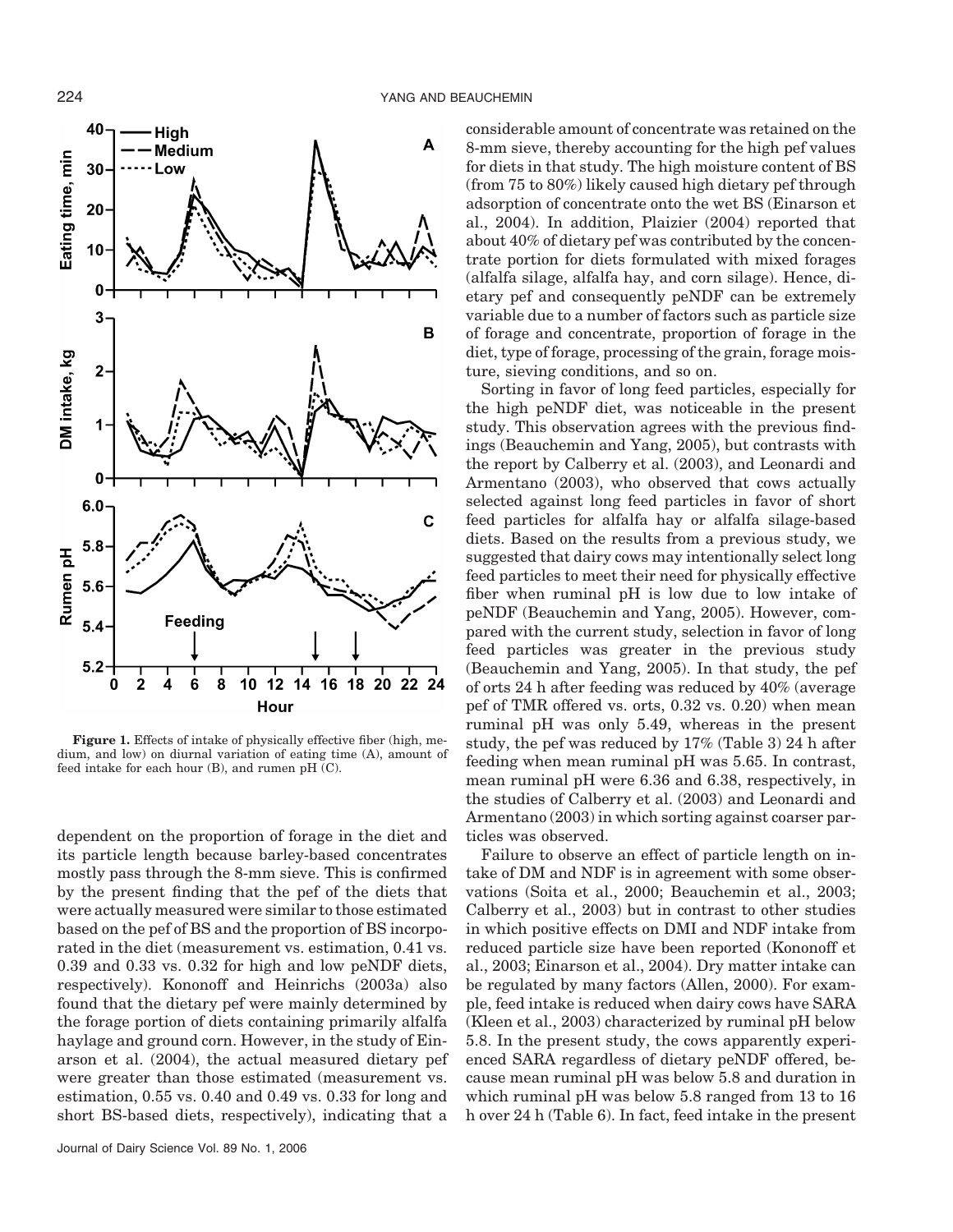|                                    |       | Dietary peNDF |         |         | Effects         |           |  |
|------------------------------------|-------|---------------|---------|---------|-----------------|-----------|--|
| Item                               | High  | Medium        | Low     | SE      | Linear          | Quadratic |  |
| pH                                 |       |               |         |         |                 |           |  |
| Mean                               | 5.62  | 5.65          | 5.68    | 0.15    | NS <sup>2</sup> | <b>NS</b> |  |
| Area under curve, $pH \times h/d$  | 129.7 | 130.7         | 131.3   | $3.3\,$ | $_{\rm NS}$     | <b>NS</b> |  |
| Area under pH 5.8, pH $\times$ h/d | 6.9   | 7.0           | 5.6     | 2.0     | $_{\rm NS}$     | <b>NS</b> |  |
| Area under pH 5.5, pH $\times$ h/d | 3.2   | 2.6           | 2.1     | 1.1     | $_{\rm NS}$     | <b>NS</b> |  |
| $pH < 5.8$ , h/d                   | 13.4  | 16.7          | 13.9    | 3.1     | $_{\rm NS}$     | <b>NS</b> |  |
| $pH < 5.5$ , h/d                   | 10.2  | 11.1          | 8.6     | 2.8     | NS              | <b>NS</b> |  |
| Highest                            | 6.34  | 6.35          | 6.35    | 0.14    | $_{\rm NS}$     | <b>NS</b> |  |
| Lowest                             | 5.15  | 5.16          | 5.24    | 0.09    | NS              | <b>NS</b> |  |
| VFA                                |       |               |         |         |                 |           |  |
| Total, $mM$                        | 128.3 | 138.7         | 128.7   | 4.8     | $_{\rm NS}$     | 0.06      |  |
| Acetate $(A)$ , %                  | 53.3  | 52.4          | 53.3    | $2.2\,$ | $_{\rm NS}$     | <b>NS</b> |  |
| Propionate $(P)$ , %               | 26.9  | 23.1          | 25.8    | 1.9     | NS              | <b>NS</b> |  |
| Butyrate, %                        | 14.6  | 18.3          | 15.7    | 1.6     | $_{\rm NS}$     | 0.11      |  |
| $BCFA1$ %                          | 2.2   | 2.5           | 2.4     | 0.1     | NS              | <b>NS</b> |  |
| Valerate, %                        | 2.6   | 2.5           | 2.4     | 0.3     | 0.09            | <b>NS</b> |  |
| Caproic, %                         | 0.4   | 0.6           | 0.4     | 0.1     | NS              | 0.01      |  |
| A: P                               | 2.1   | 2.5           | $2.2\,$ | 0.2     | $_{\rm NS}$     | NS        |  |
| $NH3$ N, m $M$                     | 8.5   | 11.0          | 8.8     | 1.1     | NS              | 0.04      |  |

**Table 6.** Effects of reducing dietary physically effective fiber (peNDF) on ruminal pH and fermentation characteristics of dairy cows

1 Branched-chain fatty acids (isobutyrate + isovalerate).

 $^{2}$ NS = *P* > 0.15.

study (range of 2.9 to 3.1% of BW/d) was lower than that observed in a previous experiment (from 3.3 to 3.6% of BW/d) conducted with the same dairy herd using diets containing BS and barley grain (Eun et al., 2004). There may be an interaction of diet particle size with forage-to-concentrate ratio on DMI. When high forage diets are fed to lactating dairy cows, a reduction of particle size that results in higher particulate passage rate from the rumen would allow for greater feed intake (Allen, 2000). But, for high concentrate diets (>50%) similar to those used in the present study, a metabolic, rather than a physical, constraint on feed intake is expected to be rate limiting (Allen, 2000). However, a small increase in feed intake by reducing dietary particle size was observed for cows fed a high concentrate diet  $(58%)$  when forage was coarse  $(TCL = 19$  mm; Einarson et al., 2004).

Although the effect of forage particle size on chewing behavior has been substantially investigated, there is limited information for the effects of BS particle size determined using the PSPS, especially for diets containing barley grain. Increased ruminating time, thus total chewing time with increasing dietary peNDF observed in the present study was in agreement with findings of Soita et al. (2000) when BS was fed as the sole forage source. However, in the study of Soita et al. (2000), eating time, expressed either as total min or min/kg of DMI, was also increased with increasing BS particle size, possibly due to greater differences between the long (18.8 mm) and the short (4.7 mm) BS used. When considering both the number of chews and chewing time, our results were similar to those of Kononoff and Heinrichs (2003b) in which number of chews (eating and ruminating) were not affected, but ruminating time per kilogram of NDF increased with increasing particle size of corn silage. In contrast, Beauchemin and Yang (2005) reported that although eating time (min/kg of DM) was similar, number of chews per kilogram of DMI during the eating period was linearly increased  $(P < 0.10)$  with increasing dietary peNDF. The chewing rate (chews/min) was linearly increased from 54.4 to 58.2 and then 61.9 for fine, medium, and long silages, respectively. The authors suggested that cows could efficiently reduce long particles by increasing chewing rate (i.e., chews/min) during the eating period. For example, Fischer et al. (1994) demonstrated that chewing time per unit of feed intake was not different, but number of chews increased from 18,913 to 23,000/ d or from 757 to 987/kg of DMI, respectively, with increasing particle size of alfalfa silage. Brouk and Belyea (1993) also observed that chewing (eating and ruminating) time was similar, but chewing rate (chews/kg of DMI) was higher for cows fed long vs. chopped alfalfa hay. Other researchers reported both increased chewing rate and chewing time with increasing forage particle size (Kononoff and Heinrichs, 2003a). Therefore, it is likely that cows increase their chewing activity through either chewing rate or chewing time, or both, in relation to increased peNDF intake.

Increased total chewing time due to increased dietary peNDF resulted from increased ruminating time rather than increased eating time in the present study. In a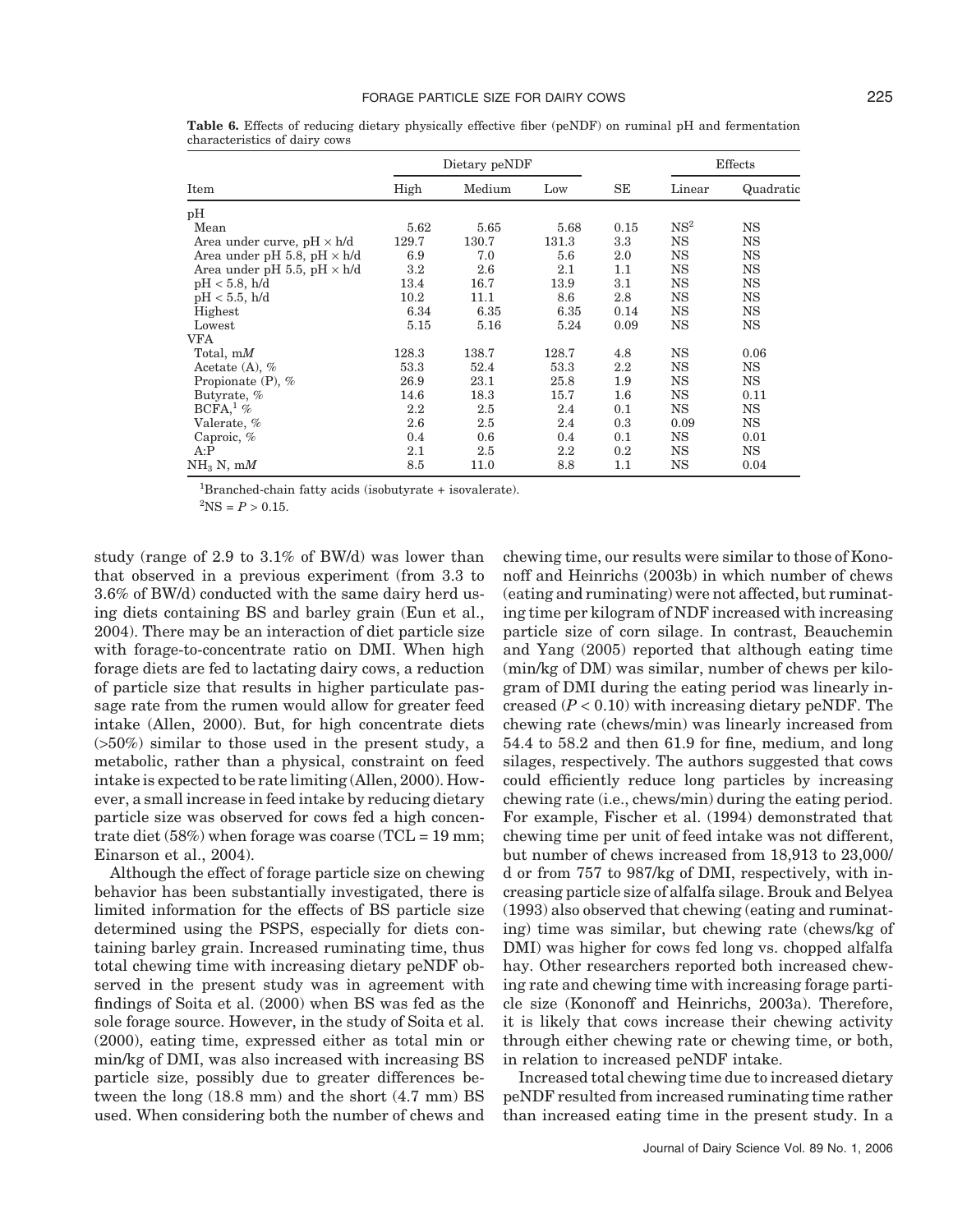similar manner, Kononoff and Heinrichs (2003b) and Kononoff et al. (2003) reported that only ruminating time, and consequently total chewing time (expressed as min/kg of NDF intake) was increased  $(P < 0.10)$  by peNDF level when corn silage was fed as the sole forage for diets with peNDF ranging from 16 to 22% of DM. However, this is somewhat different than other reports. Soita et al. (2000) observed that both eating and ruminating time increased with increasing peNDF from 13.7 to 17.2% attained by replacing short (4.7 mm) with long (18.8 mm) BS. A linear increase in eating and ruminating time with increasing dietary peNDF from 10.1 to 12.0 to 13.3 to 15.2% of DM for cows fed alfalfa silage based-diets (Kononoff and Heinrichs, 2003a), or with increasing dietary peNDF from 8.9 to 10.3 to 11.5% of DM for cows fed corn silage-based diets (Beauchemin and Yang, 2005) was observed. One can conclude from the literature that intake of peNDF based on measurements using the PSPS effectively stimulates chewing activity. However, the increase in chewing time can be the result of increased ruminating activity alone or a combination of increased ruminating and eating time. De Boever et al. (1993) reported that eating time was decreased when the TCL of corn silage was decreased from 16 to 8 mm, whereas ruminating time was decreased when the TCL of corn silage was decreased from 8 to 4 mm. This is confirmed by the present finding that ruminating time was decreased as the TCL of BS was decreased from 9.5 to 4.8 mm, and also somewhat by other studies (Soita et al., 2000; Kononoff and Heinrichs, 2003a), in which both eating and ruminating activities were reduced due to decreasing TCL of forages from 20 to 4 mm. In contrast, eating time was not affected in some studies (Kononoff and Heinrichs, 2003b; Kononoff et al., 2003) even though the TCL of corn silage was reduced from 22.3 to 4.8 mm. In our study, the largest decrease in ruminating time was observed between the medium peNDF and low peNDF diets, which supports the suggestion of Allen (1997) that the most dramatic reductions of chewing occur when particle size is reduced below 3 mm.

Failure to obtain a direct relationship between peNDF level and eating and ruminating time may be partially explained by several potential errors in the estimation of dietary peNDF contents, peNDF intake, and chewing activity. Firstly, dietary peNDF estimation based on pef and dietary NDF content may not be consistently estimated among studies due to substantial variation of pef measurement as discussed previously. Dietary particle distribution may be different for feeds with the same peNDF level. For example, even though the dietary peNDF levels used in this study were similar to those used by Kononoff and Heinrichs (2003a), the proportion of particles retained on the 19mm sieve was significantly lower in our study. Particles on the 19-mm sieve stimulate chewing activity in dairy cattle, shown using alfalfa silage (Kononoff and Heinrichs, 2003a) and corn silage (Kononoff et al., 2003). In this study, there was a weak correlation  $(r = 0.36, P <$ 0.15) for particles on the 19-mm sieve and ruminating chews/d or ruminating time/d (Table 7). Secondly, sorting in favor of long particles (Table 3) or against long particles (Calberry et al., 2003) would substantially change the actual intake of peNDF from that expected, and this source of variation is not corrected for in some studies. Finally, the peNDF may affect chewing activity through either prolonging chewing time or increasing chewing rate, which is often not measured. In fact, a moderate correlation of intake of dietary peNDF with eating chews  $(r = 0.54, P < 0.05)$  or ruminating chews  $(r = 0.63, P < 0.01)$  was observed (Beauchemin and Yang, 2005).

Lack of effect of BS particle size on ruminal pH in the present study contrasts with the commonly accepted principle that increasing particle length promotes chewing activity, and thus increases buffering capacity within the rumen due to increased saliva secretion. Although that concept is supported by a number of studies (Krause et al., 2002; Beauchemin et al., 2003), it is not always the case (Kononoff and Heinrichs, 2003b; Plaizier, 2004; Beauchemin and Yang, 2005). It is clear that increased peNDF intake increases chewing time, but whether increased chewing time results in improved ruminal pH may depend upon a number of factors. Firstly, the effects of peNDF on increasing chewing time are greatest for finely chopped diets, for which ruminal pH is low. The increase in salivary buffering capacity may be insufficient to increase ruminal pH when pH is below 6. Fermentability of feeds is critical in the regulation of ruminal pH, as ruminal pH is a balance between fermentation acid production and acid removal (absorption and neutralization). The peNDF does not account for differences in fermentability of feeds, and does not predict differences in chewing and ruminal pH due to grain fermentability. In a study by Yang et al. (2001) to investigate the effects of grain processing, fiber content, and forage particle size on ruminal pH and digestion, ruminal pH was significantly affected by grain processing but not by peNDF. Higher fermentability of barley grain compared with corn could be another factor accounting for the low ruminal pH in the present study. Secondly, intrinsic buffering capacity of forages affects rumen buffering. Corn silage has a lower intrinsic buffering capacity than alfalfa silage (McBurney et al., 1983), and consequently there is often no effect of dietary particle size on ruminal pH observed for corn silage-based diets. Finally, the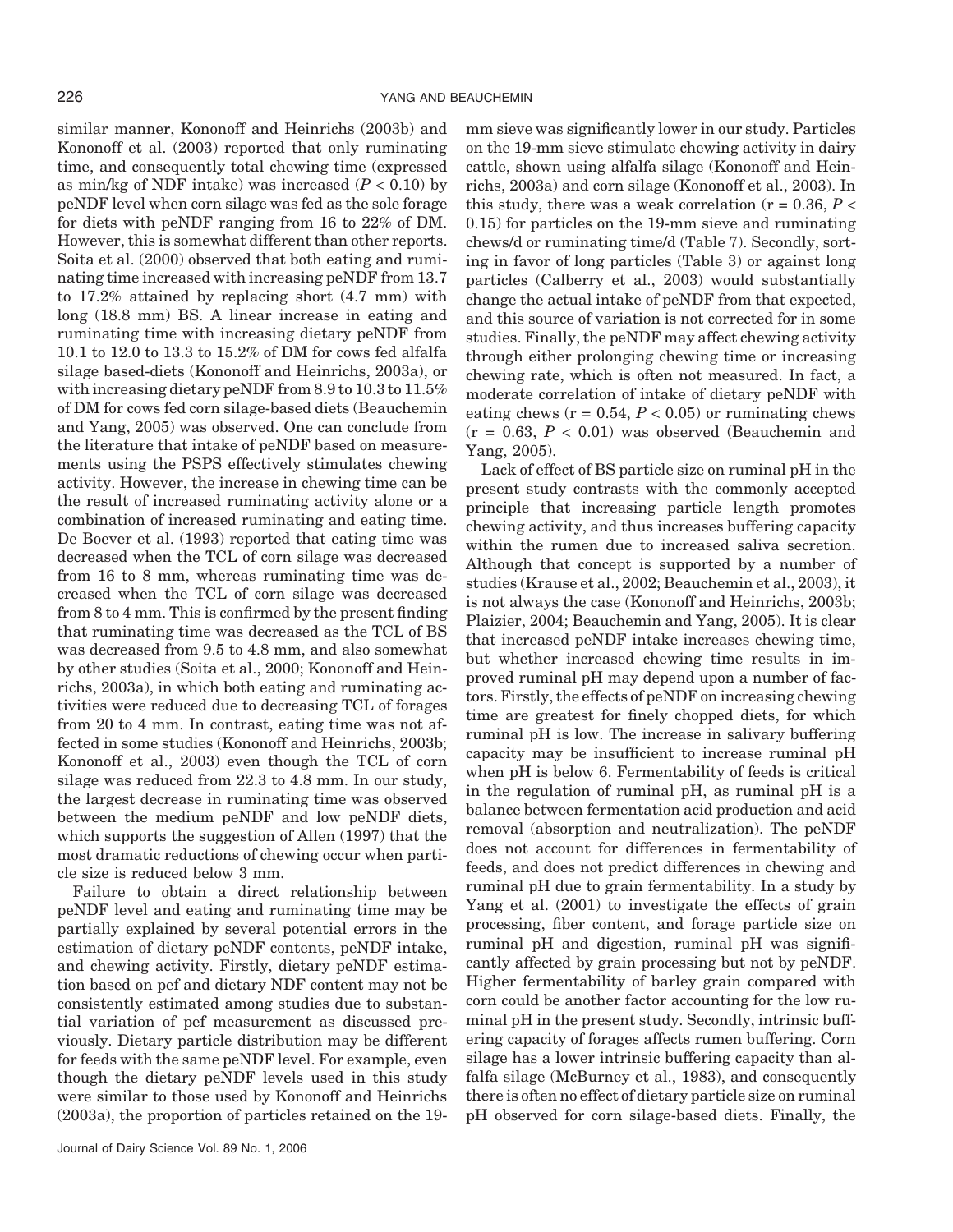|                                    | Dietary particle length $(\%$ of DM) |         |         |         |         |
|------------------------------------|--------------------------------------|---------|---------|---------|---------|
| Variables                          | $>19$ mm                             | $>8$ mm | $>8$ mm | pef     | peNDF   |
| Meals/d                            | 0.14                                 | 0.19    | $-0.19$ | 0.19    | 0.22    |
| Meal length, min                   | $-0.06$                              | 0.14    | $-0.11$ | 0.11    | 0.05    |
| Intake rate, g of DM/min           | $-0.02$                              | $-0.35$ | 0.30    | $-0.30$ | $-0.23$ |
| Eating chews/d                     | 0.04                                 | 0.23    | $-0.21$ | 0.21    | 0.16    |
| Eating time, min/d                 | 0.04                                 | 0.23    | $-0.21$ | 0.21    | 0.16    |
| Ruminating chews/d                 | 0.36                                 | 0.34    | $-0.35$ | 0.35    | 0.26    |
| Ruminating time, min/d             | 0.36                                 | 0.34    | $-0.35$ | 0.35    | 0.26    |
| Total chewing time, min/d          | 0.27                                 | 0.34    | $-0.34$ | 0.34    | 0.26    |
| Rumen pH mean                      | 0.04                                 | 0.02    | 0.01    | 0.01    | $-0.18$ |
| Rumen $pH < 5.8$ , h/d             | 0.03                                 | 0.01    | 0.01    | 0.01    | 0.14    |
| Rumen $pH < 5.5$ , h/d             | 0.08                                 | 0.10    | $-0.11$ | 0.11    | 0.26    |
| Area under pH 5.8, pH $\times$ h/d | 0.09                                 | 0.11    | $-0.11$ | 0.11    | 0.30    |
| Area under pH 5.5, pH $\times$ h/d | 0.13                                 | 0.15    | $-0.15$ | 0.15    | 0.35    |
| Rumen VFA, mM                      | 0.01                                 | $-0.04$ | 0.03    | $-0.03$ | 0.01    |

**Table 7.** Pearson correlation coefficients<sup>1</sup> between dietary particle size distribution or peNDF<sup>2</sup> proportion (% of DM) and eating patterns, chewing behavior, and ruminal pH

1 Correlation coefficients were significant at *P* < 0.01 (> 0.59 or < −0.59), *P* < 0.05 (> 0.47 or < −0.47), and *P* < 0.15 (> 0.36 or < −0.36).

<sup>2</sup>Particle size distribution was determined using the Penn State Particle Separator (PSPS), physical effectiveness factor (pef) determined as the proportion of particles (DM basis) retained by both sieves of the PSPS, and physically effective NDF (peNDF) estimated as the NDF content of the TMR multiplied by pef. Particle size distributions were adjusted for particle size of orts.

method used for measuring ruminal pH could be another factor influencing the results. Mean ruminal pH determined from a series of ruminal samples does not reflect the diurnal fluctuations in ruminal pH for individual cows. Beauchemin et al. (2003) reported that when pH was measured using continuous indwelling electrodes, decreased alfalfa particle size reduced mean pH by only 4%, but the area of the curve under pH 5.8 or duration of  $pH < 5.8$  was almost tripled or doubled, respectively.

#### **CONCLUSIONS**

Increasing the chop length of barley silage increased the intake of physically effective fiber and increased chewing activity due to increased ruminating time without affecting eating time of dairy cows. However, increased chewing activity did not improve ruminal pH status, or decrease the incidence of subclinical acidosis. Although increasing forage particle size increased rumination, the incremental increase in fermentation acids produced in the rumen as a result of increased ruminal digestion balanced the incremental buffering capacity resulting from increased salivation. Low physically effective fiber content of diets containing a highly fermentable carbohydrate source, such as barley grain, caused low ruminal pH, which was not increased by increasing particle size of the forage.

The Penn State Particle Separator is a useful device that can be used on the farm to measure particle size of forages and TMR. The physically effective fiber is a good indication of the rumination potential of the feed.

#### **ACKNOWLEDGMENTS**

This experiment was financially supported by the Dairy Farmers of Canada (Ottawa, ON) and Agriculture and Agri-Food Canada's Matching Investment Initiative. The authors thank K. Andrews, B. Farr, D. Vedres, and R. Wuerfel for their assistance in performing sampling, ruminal pH and chewing measurements, and laboratory analyses, and as well as the staff of the Lethbridge Research Centre dairy unit for care of the cows and milk sample collection.

#### **REFERENCES**

- Allen, M. S. 1997. Relationship between fermentation acid production in the rumen and the requirement for physically effective fiber. J. Dairy Sci. 80:1447–1462.
- Allen, M. S. 2000. Effects of diet on short-term regulation of feed intake by lactating dairy cattle. J. Dairy Sci. 83:1598–1624.
- AOAC. 1990. Official Methods of Analysis. Vol. I. 15th ed. Association of Official Analytical Chemists, Arlington, VA.
- Beauchemin, K. A. 2000. Managing rumen fermentation in barley based diets: Balance between high production and acidosis. Adv. Dairy Technol. 12:109–125.
- Beauchemin, K. A., and L. M. Rode. 1998. Effective fibre in barleybased diets. Adv. Dairy Technol. 10:151–165.
- Beauchemin, K. A., and W. Z. Yang. 2005. Effects of physically effective fiber on intake, chewing activity, and ruminal acidosis for dairy cows fed diets based on corn silage. J. Dairy Sci. 88:2117–2129.
- Beauchemin, K. A., W. Z. Yang, and L. M. Rode. 2003. Effects of particle size of alfalfa-based dairy cow diets on chewing activity, rumen fermentation, and milk production. J. Dairy Sci. 86:630–643.
- Brouk, M., and R. Belyea. 1993. Chewing activity and digestive responses of cows fed alfalfa forages. J. Dairy Sci. 76:175–182.
- Calberry, J. M., J. C. Plaizier, M. S. Einarson, and B. W. McBride. 2003. Effects of replacing chopped alfalfa hay with alfalfa silage